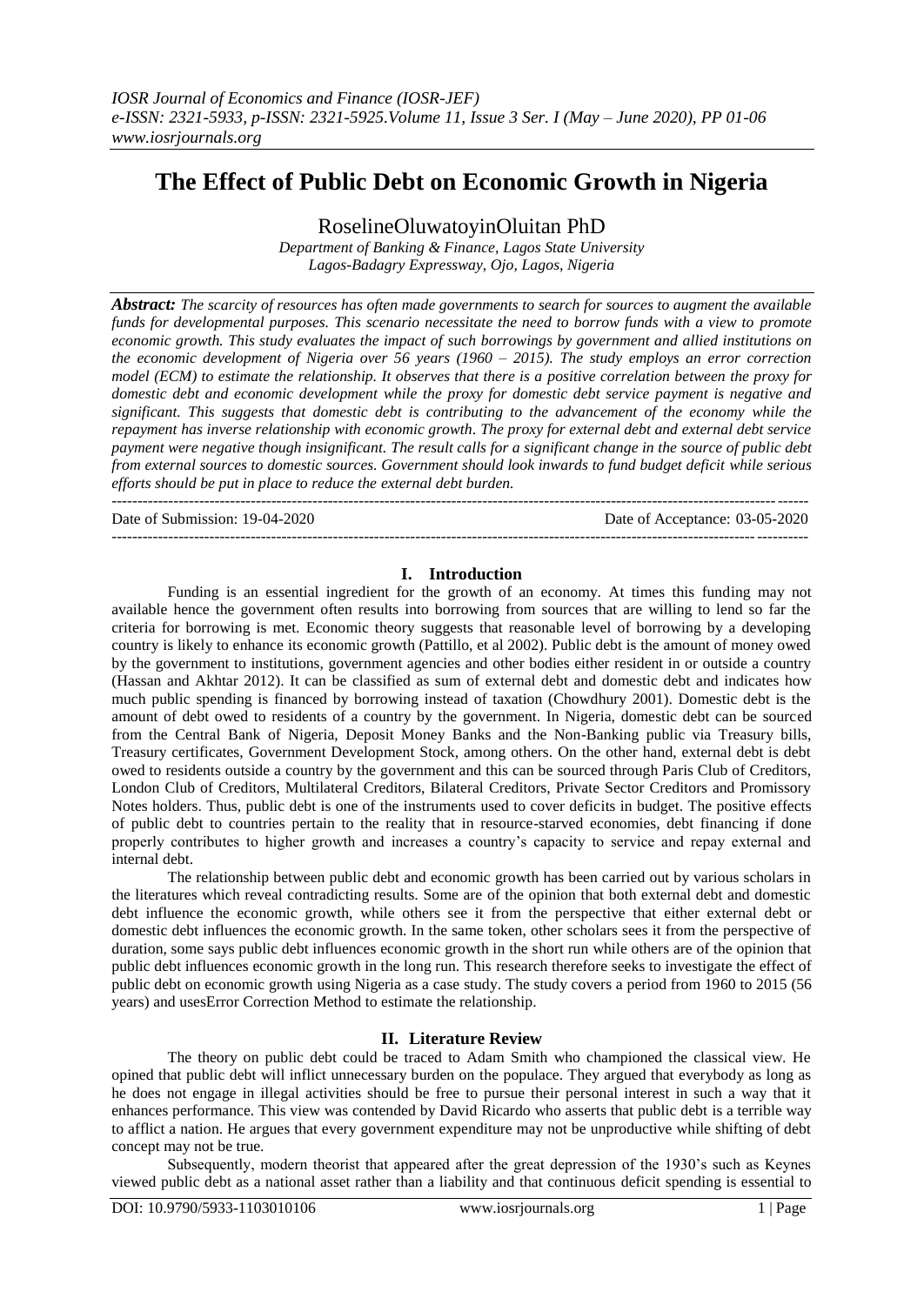the economic property of nations. They further argued that the size of debt does not matter while additional flow of income generated by additional debt facilitates increase in payment of taxesthat is ultimately used to service the debt. Several views thereafter followed these arguments in greater detail.

Many studies have been carried out in the literature to examine the relationship between public debts and economic growth in the developed countries and developing countries including Nigeria. However, the results and discussions are not settled as presented below:

Cristina and Philipp (2010) analysed the impact of high and growing government debt on economic growth, finds evidence for a non-linear impact of public debt on per-capita GDP growth rate across twelve Euro area countries over a long period of time starting in 1970. The analysis unveils a concave (inverted U-shape) relationship between the public debt and economic growth rate with the debt turning point at about 90-100% of GDP. This means that a higher public debt-to-GDP ratio is associated, on average, with lower long-term growth rates at debt levels above the range of 90-100% of GDP. Checherita and Rother (2010) investigated the average impact of government debt on per-capita GDP growth in twelve Euro area countries over a period of 40 years starting from 1970. They found a non-linear impact of debt on growth with a turning point—beyond which the government debt-to-GDP ratio has a deleterious impact on long-term growth—at about 90-100% of GDP. Their results further suggested that the negative growth effect of high debt may start from levels of around 70-80% of GDP, which calls for even more prudent indebtedness policies.

Reinhart and Rogoff (2010), used simple correlation statistics to estimate the relationship between public debt and the long-term real GDP growth rate in a sample of 20 developed countries over a period spanning about two centuries (1790 - 2009). The study finds that the relationship between government debt and long-term growth is weak for debt/GDP ratios below a threshold of 90% of GDP, but when the ratio is above 90%, the median growth rate falls by one percent and the average by considerably more. A similar change in the behaviour of GDP growth in relation to the debt ratio is also found by Kumar and Woo (2010).

Similarly, Qureshi and Ali (2010) empirically explored the impact of high public debt burden on the economy of Pakistan from 1981 to 2008. The study opines a negative impact of public debt on the economy of Pakistan over the period considered. Akram (2010) investigated the effect of debt on the economy of Pakistanusing Autoregressive Distributed Lag (ARDL) technique. The paper suggests that public debt is negatively related to investment hence economic growth

Hassan and Akhter (2012) analyzed the effect of public debt burden on the economic growth of Bangladesh. The sample period was 1980-2011 and estimated the relationship with the use of Error Correction Model (ECM). Empirical results reveal that there is no significant negative relationship between external debt and economic growth. They also found that domestic debt has a negative impact on growth with a weakstatistical level of significance. Saifuddin (2016) examined the relationship between public debt and economic growth in Bangladesh. The empirical findings of the study indicate that public debt has made a significant contribution to economic growth, as measured by GDP, not only directly but also indirectly via its effect on investment because the public debt induces investment over time and this, in turn indirectly enhances economic growth.

In Nigeria, Adepoju et al (2007) analyzed the effects of external debt management on sustainable economic growth and development in Nigeria using time series data over a period from 1962 to 2006. Exploring time to time behavior of donor agencies as an outcome of various bilateral and multilateral arrangements, they concluded that accumulation of external debt hampered economic growth in Nigeria. Adofu and Abula (2010) also examined the relationship between domestic debt and economic growth in Nigeria for the period 1986 – 2005 and found a negative relationship between domestic debt and economic growth. Likewise, Onyeiwu (2012) employed ordinary least squares (OLS) on error correction model to investigate the relationship between domestic debt and economic growth during the year 1994 to 2008. The study found domestic debt stock holding by government to be far above a healthy threshold of 35 per cent of bank deposit, thereby providing evidence of private investment crowd out in addition to negative growth effect during the period investment. Aminu and Anono (2012) conducted a study on external debt relationship in Nigeria and found that external debt impacted positively on the growth of the economy within the period under review. External debt does not cause GDP, but the flow of causation runs from GDP to external debt.

Amassoma (2011) examined the causal nexus between external debt, domestic debt and economic growth in Nigeria between 1970 and 2009 using a Vector Autoregressive (VAR) and a Vector Error Correction (VEC) models. The findings show that whereas there was no long-run relationship between domestic debt and economic growth external debt and economic growth showed a long-run relationship. It was evident from the findings that there existed a bi-directional causality between internal debt and economic growth; this implied that both internal debt and economic growth leads to one another. However, the result of the causality between external debt and economic growth showed a unidirectional causality from economic growth to external debt and not vice versa, this implied that it is economic growth that lead to external debt and not external debt leading to economic growth. This result showed that external debt has not contributed to the growth of the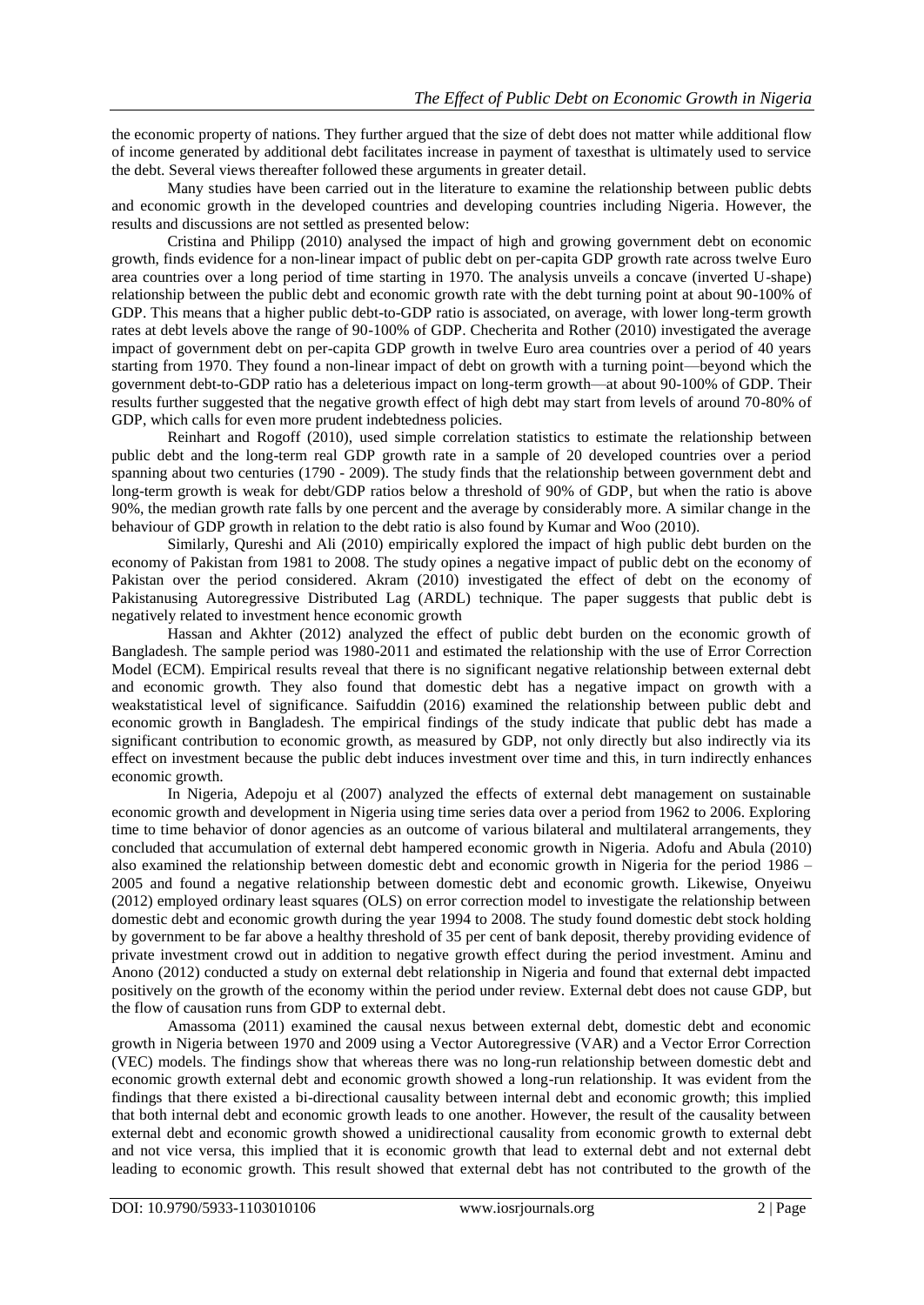Nigerian economy rather domestic debt have contributed significantly to economic growth in Nigeria and in the same vein, economic growth can be a very significant factor or determinant of internal debt.

Oluitan and Balogun (2013) examined the effect of foreign debt on the Nigerian economy from 1960 to 2012. The result opines that foreign debt has a negative relationship with output level of gross domestic product. Emmanuel (2012) focused on the impact of public debt on economic growth in Nigeria. The study shows that the impact of debt on economic growth is negative and quite significant in the long-run but become positive in the short-run. This was attributed to incompetent debt management. Aminu et al (2013) examined the impact of domestic debt and external debt on economic growth in Nigeria from 1970-2010 using ordinary least square method to establish a simple relationship between the variables under study. The results revealed that external debt possessed negative impact on the economic performance of Nigeria while domestic debt possessed positive impact on economic growth through encouraging productivity and output level and on evolution of total factor productivity.

Okonet al (2013) investigated the relative impact or potency of both external and domestic debts on the performance of the Nigerian economy with emphasis on which of the debt type exert more impact or influence on the major macroeconomic variables of per capita GDP and gross domestic investment. They used time series data from 1970 to 2011 and observes that external debt is superior to domestic debt in terms of economic growth.External debt and not domestic debt crowd-out domestic investment in Nigeria. They concluded that government should have recourse to domestic market-based borrowing in order to help mobilize domestic savings and stimulate domestic investment in Nigeria.

From the foregoing, the literature is not settled on the impact of public debts on economic growth. The nature and extent of the effect of public debts on Nigeria economic growth has not been conclusively agreed. The presence of this lingering gap is the driving force behind this study.

#### **ESTIMATION TECHNIQUES AND MODEL SPECIFICATION**

The study uses historical data from 1960 to 2015 and employs econometric methodology such as descriptive statistics, unit root testsfor stationarity of each variable and co-integration test to test for the presence of long run relationship. Error Correction Model (ECM) is used to estimate the relationship.

The model that was tested in this study is: -  $GDPPC = f(EDS, DDS, ESP, DSP)$  (1) The stochastic form of the model is:  $GDPPC = \beta_0 + \beta_1 EDS + \beta_2 DDS + \beta_3 ESP + \beta_4 DSP + \mu$  (2) *GDPPC* represents Gross domestic product per capita; *EDS represents* External debt stock; *DDS represents*Domestic debt stock; *ESP represents* External debt service payment; *DSP represents*Domestic debt service payment;  $\varepsilon_{it}$  represents Error term;  $\beta_0$  represents Intercept.

The following are the *a priori* expectations regarding the signs of the coefficients of independent variables including the constant. Therefore, the following are the *'a priori'* expectations:

$$
\beta_1>0 \text{ and } \beta_2>0,
$$
  

$$
\beta_3<0 \text{ and } \beta_4<0
$$

**III. Data Analyses and Results**

Descriptive statistics was carried out and the result is presented in table 1 below

| <b>Table 1: Descriptive Analysis Results</b> |              |            |              |            |            |  |
|----------------------------------------------|--------------|------------|--------------|------------|------------|--|
|                                              | <b>GDPPC</b> | <b>EDS</b> | <b>DDS</b>   | <b>ESP</b> | <b>DSP</b> |  |
| Mean                                         | 68418.07     | 730.4860   | 1116.408     | 96.72891   | 117.5715   |  |
| Median                                       | 1531.780     | 133.9600   | 47.0300      | 9.240000   | 0.000000   |  |
| Maximum                                      | 516712.2     | 4890.270   | 8837.000     | 1271.540   | 897.4800   |  |
| Minimum                                      | 48.51000     | 0.050000   | 0.30000      | 0.000000   | 0.000000   |  |
| Std. Dev.                                    | 138880.2     | 1210.243   | 2162.038     | 255.6948   | 232.5645   |  |
| <b>Skewness</b>                              | 2.249674     | 2.025665   | 2.309546     | 3.726295   | 2.232985   |  |
| Kurtosis                                     | 6.739948     | 6.222414   | 7.303443     | 16.07416   | 6.982788   |  |
|                                              |              |            |              |            |            |  |
| Jarque-Bera                                  | 78.44684     | 61.41031   | 91.33582     | 519.0045   | 82.05883   |  |
| Probability                                  | 0.000000     | 0.000000   | 0.000000     | 0.000000   | 0.000000   |  |
|                                              |              |            |              |            |            |  |
| Sum                                          | 3762994.     | 40176.73   | 61402.43     | 5320.090   | 6466.430   |  |
| Sum Sq. Dev.                                 | $1.04E + 12$ | 79093144   | $2.52E + 08$ | 3530512.   | 2920657.   |  |
|                                              |              |            |              |            |            |  |
| Observations                                 | 55           | 55         | 55           | 55         | 55         |  |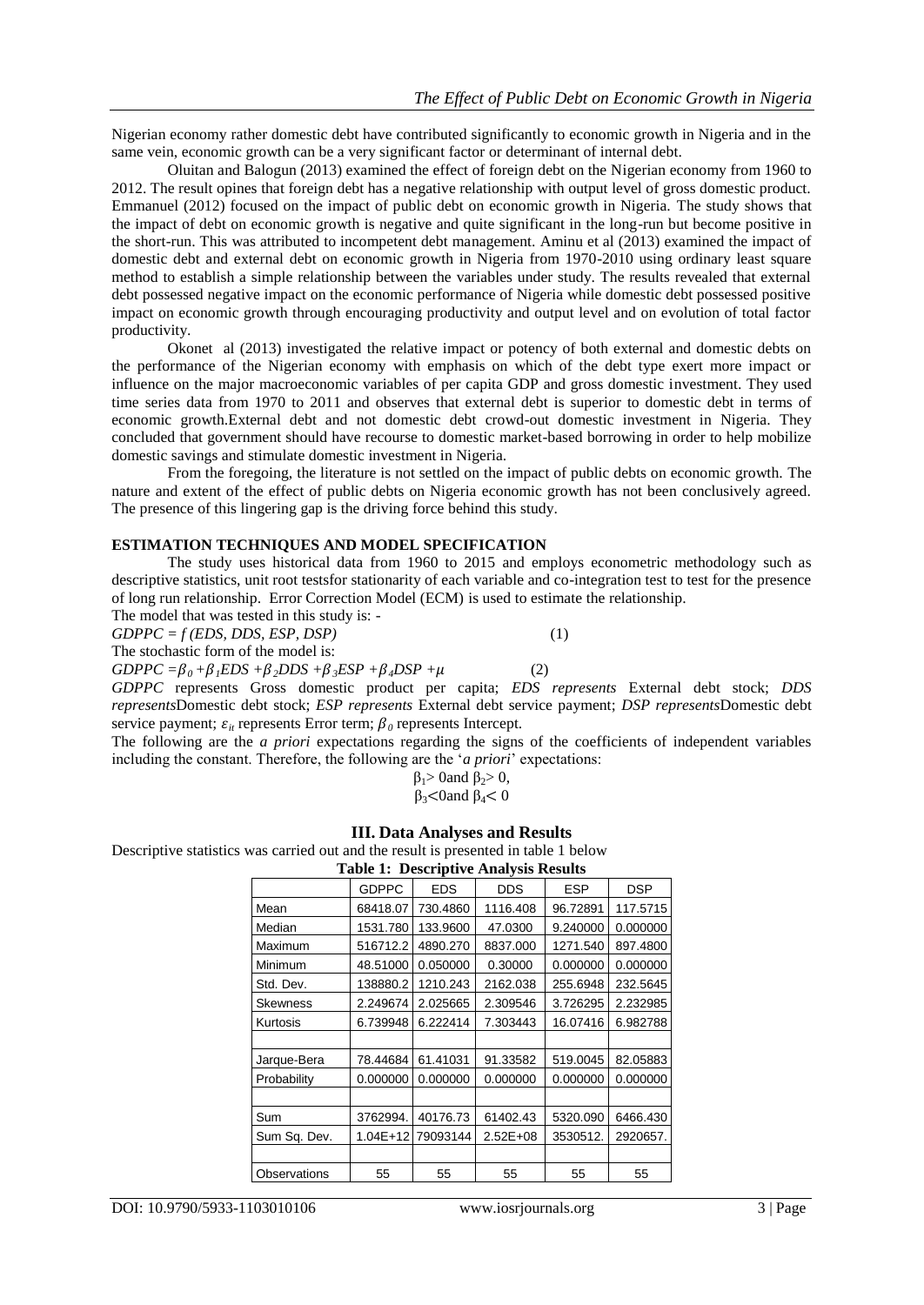#### *Source: Author's computation using E-views 9.0*

The table above shows the summary of the outcome of the descriptive analysis of each variable and shows that the variables are not normally distributed.

#### **Results of Unit Root Test using ADF**

We use the Augmented Dickey-Fuller approach and the output is shown below:

| Table 2. Unit Root Test Results |                  |                |         |                      |  |
|---------------------------------|------------------|----------------|---------|----------------------|--|
| Variables                       | ADF t-statistics | Critical value | P-value | Order of integration |  |
| <b>GDPPC</b>                    | $-5.332946$      | $-2.922449$    | 0.0000  | 1(1)                 |  |
| <b>EDS</b>                      | $-4.619213$      | $-2.917650$    | 0.0004  | I(1)                 |  |
| <b>DDS</b>                      | $-7.347541$      | $-2.917650$    | 0.0000  | I(1)                 |  |
| <b>ESP</b>                      | $-3.570596$      | $-2.917650$    | 0.0097  | I(0)                 |  |
| <b>DSP</b>                      | $-6.174597$      | $-2.916566$    | 0.0000  | I(1)                 |  |

#### **Table 2: Unit Root Test Results**

*Source: Author's computation using E-views 9.0*

From the results of table 2, only ESP i.e. External Service Payment is stationary at level while all the other variables are stationary at first difference. Due to this, we estimate the Johansen Cointegration test to examine the possibility of the existence of long run relationship amongst the variables. The result is presented in table 3 and 4 below.

|                                              | Table 3: Johansen Co-integration Test using Trace Statistic |  |  |
|----------------------------------------------|-------------------------------------------------------------|--|--|
| Unrestricted Cointegration Rank Test (Trace) |                                                             |  |  |

| Hypothesized<br>No. of $CE(s)$ | Eigenvalue | Trace<br><b>Statistic</b> | 0.05<br>Critical Value | Prob.** |
|--------------------------------|------------|---------------------------|------------------------|---------|
| None *                         | 0.880752   | 253.6465                  | 69.81889               | 0.0000  |
| At most 1 *                    | 0.736433   | 140.9393                  | 47.85613               | 0.0000  |
| At most $2^*$                  | 0.546662   | 70.26648                  | 29.79707               | 0.0000  |
| At most 3 <sup>*</sup>         | 0.307212   | 28.33720                  | 15.49471               | 0.0004  |
| At most 4 *                    | 0.154336   | 8.884557                  | 3.841466               | 0.0029  |

Trace test indicates 5 cointegratingeqn(s) at the 0.05 level

\* denotes rejection of the hypothesis at the 0.05 level

\*\*MacKinnon-Haug-Michelis (1999) p-values

*Source: Author's computation using E-views 9.0*

## **Table 4: Johansen Co-integration Test using Max-Eigen Statistic**

Unrestricted Cointegration Rank Test (Maximum Eigenvalue)

| Hypothesized<br>No. of $CE(s)$ | Eigenvalue | Max-Eigen<br><b>Statistic</b> | 0.05<br><b>Critical Value</b> | Prob.** |
|--------------------------------|------------|-------------------------------|-------------------------------|---------|
| None *                         | 0.880752   | 112.7072                      | 33.87687                      | 0.0000  |
| At most 1 *                    | 0.736433   | 70.67278                      | 27.58434                      | 0.0000  |
| At most $2^*$                  | 0.546662   | 41.92927                      | 21.13162                      | 0.0000  |
| At most $3*$                   | 0.307212   | 19.45265                      | 14.26460                      | 0.0069  |
| At most 4 *                    | 0.154336   | 8.884557                      | 3.841466                      | 0.0029  |

Max-eigenvalue test indicates 5 cointegratingeqn(s) at the 0.05 level

\* denotes rejection of the hypothesis at the 0.05 level

\*\*MacKinnon-Haug-Michelis (1999) p-values

*Source: Author's computation using E-views 9.0*

From the estimation of the trace statistics and maximum Eigen value statistics, the results suggest existence of long run relationships among the variables for all the cointegrating equations from none to maximum of 4. It is therefore safe to estimate the relationship which in this study will be done using the Error Correction Method. The result is presented in table 5 below.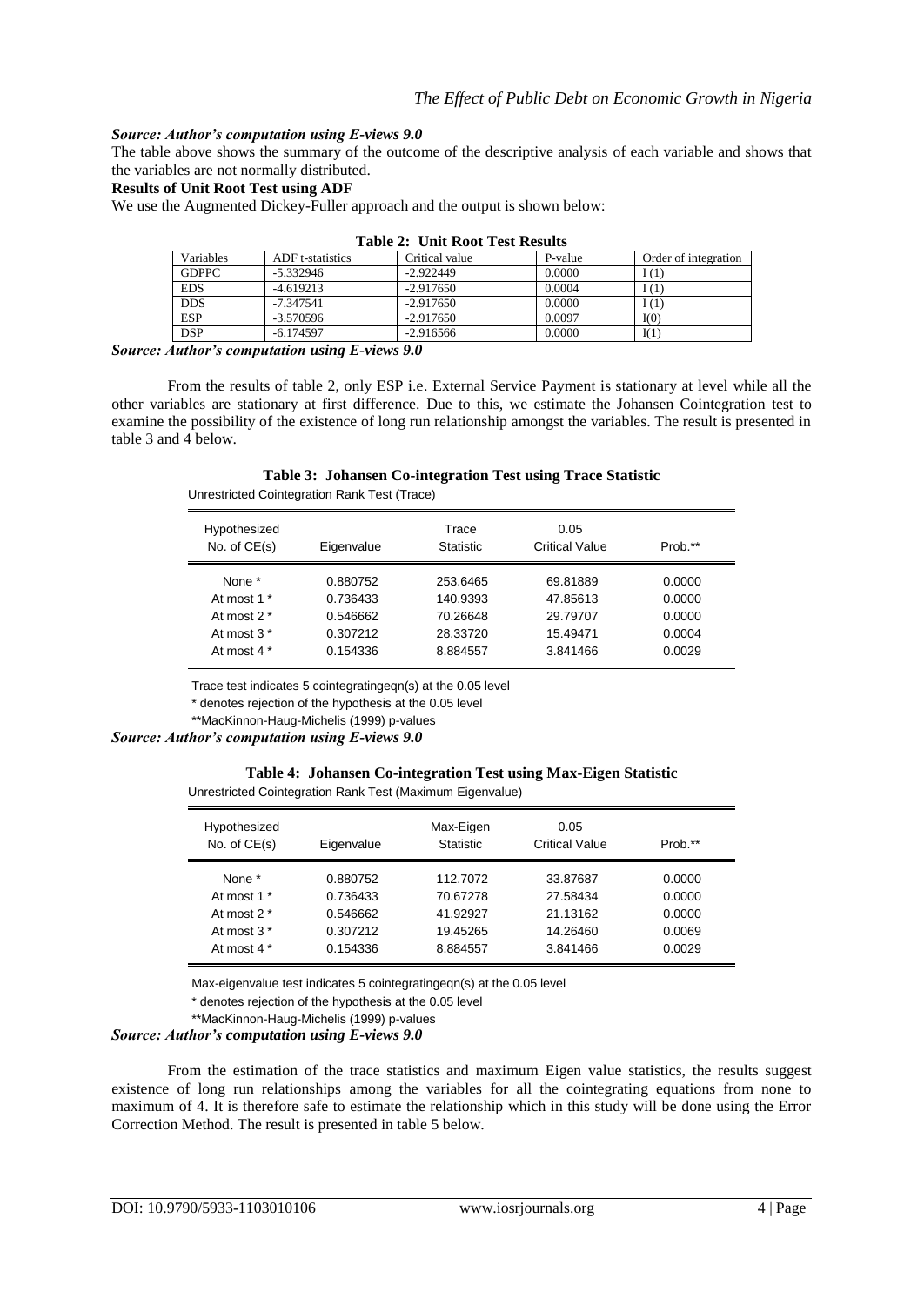#### **Table 5: Results of OLS estimation using ECM**

Dependent Variable: D(D(LOG(GDPPC))) Method: Least Squares Sample (adjusted): 1963 2015 Included observations: 19 after adjustments

| Variable           | Coefficient | Std. Error            | t-Statistic | Prob.       |
|--------------------|-------------|-----------------------|-------------|-------------|
| С                  | 0.130694    | 0.219490              | 0.595446    | 0.5618      |
| D(EDS)             | $-0.000125$ | 7.56E-05              | $-1.660034$ | 0.1208      |
| D(D(LOG(DDS)))     | 0.902298    | 0.390715              | 2.309351    | 0.0380      |
| LOG(ESP)           | $-0.015137$ | 0.044038              | $-0.343721$ | 0.7366      |
| D(LOG(DSP))        | $-0.294238$ | 0.152698              | $-1.926931$ | 0.0761      |
| $ECM(-1)$          | $-2.107168$ | 0.423326              | -4.977643   | 0.0003      |
| R-squared          | 0.679203    | Mean dependent var    |             | $-0.014737$ |
| Adjusted R-squared | 0.555820    | S.D. dependent var    |             | 0.288329    |
| S.E. of regression | 0.192162    | Akaike info criterion |             | $-0.208864$ |
| Sum squared resid  | 0.480042    | Schwarz criterion     |             | 0.089380    |
| Log likelihood     | 7.984205    | Hannan-Quinn criter.  |             | $-0.158389$ |
| F-statistic        | 5.504818    | Durbin-Watson stat    |             | 2.049427    |
| Prob(F-statistic)  | 0.006144    |                       |             |             |

#### *Source: Author's computation using E-views 9.0*

The result shows that only DDS has a positive relationship with GDPPC with a 0.902298 coefficient that is significant at 5%. DSP is equally significant but has an inverse relationship with GDPPC. This finding aligns with our a priori expectation for the study because repayment of debt will reduce available funds for development when effected hence the inverse relationship. Both EDS and ESP have no significant relationship with GDPPC although the coefficients have negative sign suggesting possible inverse relationship. This result posits that only domestic debt exerts positive relationship on economic growth and aligns with the study of Amassoma (2011) and that of Aminu et al (2013).

The ECM coefficient is -2.107168 and significant at 1%. This depicts proper specification of the model. The Durbin Watson report is 2.049 which suggests absence of auto correlation.  $\mathbb{R}^2$  value is 0.6792 which means that about 67.92% of the total variation of the *GDPPC* values is explained by the independent variables. This implies that the power of *EDS, DDS, ESP* and *DSP* explaining GDPPC is relatively strong while the balance can be attributed to the factors included in the disturbance variable *u<sup>t</sup>* .

#### **IV. Conclusion**

Based on the aforementioned findings, the external debt stock and its service payments are insignificant to the Nigerian economic growth (that is, a rise or fall in the Nigerian economic growth is not determined by the external debt stock nor it service payments) and as such should not be resorted into in times of need as it will not lead to any progress in the growth of the Nigerian economy.

Domestic debt serves as a useful tool and should be encouraged as it positively affects the economic growth of the nation but the loans borrowed should be repaid as soon as possible as the service payments of domestic debts negatively influence the economic growth. This means that an increment in the procurement of domestic debt leads to an increment in the Nigeria economic growth but an increment in the domestic debt service payment leads to a decrease in the economic growth. That is when loans are borrowed internally, effort should be made to pay back the loan as soon as possible.

In a nutshell, Nigeria can resort into borrowing when short of revenue, but this borrowing should be made only from domestic sources and the repayment should be done as soon as the debt matures, that is the loan should be paid back within a short period of time so that it will not pose a threat to the economic growth of the nation.

#### **References**

- [1]. Adepoju A, SalauA&Obayelu, A. (2007), ‗The effects of external debt management and sustainable economic growth and development: lessons from Nigeria', Econ Papers.
- [2]. Adofu, I &Abula, M. (2010), ‗Domestic debt and the Nigerian economy', Current Research Journal of Economic Theory. vol. 2(1), pp. 22-26.
- [3]. Akram, N. (2010), 'Impact of public debt on the economic growth of Pakistan', Centre for Poverty Reduction and Social Policy Development, Islamabad. vol. 50(4), pp. 599-615.